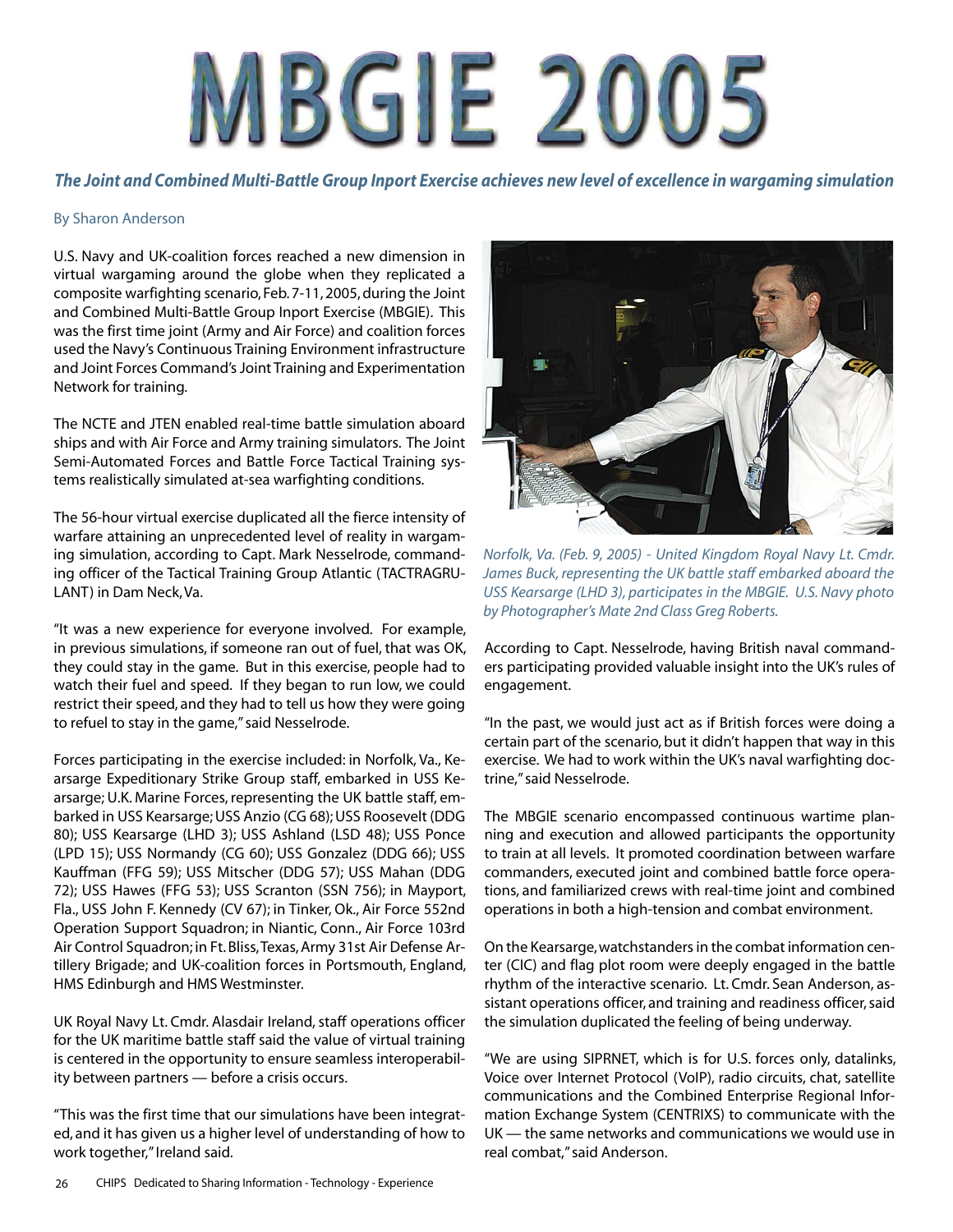It took two weeks to install the complex simulation technologyon the USS Kearsarge, but the training benefits were enormous, according to Capt. Edward Barfield, commodore for Amphibious Squadron 8.

"Virtual training is cost effective and saves valuable time," said Barfield. "What is unique about MBGIE is that our joint and coalition forces were geographically dispersed worldwide. With the level of sophistication of this technology, we had all the urgency and reality of real combat. The systems we used are exactly the same systems we would use in warfare."

Expeditionary Strike Group Training involves the tactical operational levels of war. The commodore and Marine Expeditionary Unit (MEU) commander ensure their staffs' ability to utilize the organic forces of the ESG and collaborate effectively with other naval forces, joint forces and coalition partners. To achieve the high performance capabilities envisioned for the ESG more complex training is required.

Another advantage of simulation training involves a quality of life benefit for Sailors: Personnel do not have to leave home. On the Kearsarge (which deployed in support of the global war on terror in March), Operations Specialist 1st Class (SW/AW) Chris Shields said virtual training gives him more time with his family.

"In the past, to get this level of training the ship would deploy for three weeks, but with simulation training we can get the same training and not have to leave port," said Shields.

Results and training effectiveness were measured at TACTRAGRU-LANT's impressive 15,000 square-foot modeling and simulation facility. Three huge screens dominated the Tactical Floor and a changing, highly charged staff of about 25 monitored the events of the exercise. In contrast to the quiet intensity of the watchstanders on the Kearsarge, the Tactical Floor seethed with excitement as evaluators responded to the events of the exercise.

According to Capt. Nesselrode, there were 1,350 individual simulations conducted over 56 hours of game play with unique metrics applied to each event.

"Each event was built into a scenario that played over a geographic area that stretched from Jacksonville, Fla., to Norfolk, Va., inland as far as Tennessee, and out to about 300 miles at sea," Nesselrode said. "This scenario provided a back drop for four different Strike Groups under evaluation."

On the Tactical Floor, TACTRAGRULANT's Cmdr. Tom Pieluszczak, Joint Force Air Component Commander (JFACC) Module Head, and Cmdr. Al Kohnle, Modeling & Simulation Department Head, said watchstanders and battle commanders responded to the same types of scenarios that they would encounter in real warfare.

About 75 percent of ship combat operations can be reproduced synthetically, according to Pieluszczak. "But there is about 25 percent that can't be simulated. You can simulate Tomahawk strikes and the Anzio can track the missiles on radar. Real mistakes can even be made in simulation, but some things, like cer-



*The combat information center (CIC) aboard the USS Kearsarge. The 56-hour virtual exercise duplicated all the fierce intensity of warfare achieving an unprecedented level of reality in wargaming simulation. The simulation had an "underway feel" without pulling up anchor, according to Capt. Edward Barfield, commodore for Amphibious Squadron 8.* 



*Capt. Allyson Caddell, Joint Force Air Component Commander (JFACC) and Capt. Mark Nesselrode, commanding officer TAC-TRAGRULANT on the Tactical Floor at TACTRAGRULANT where MB-GIE results and training effectiveness were measured.* 

tain ship movements or tactical manuevers can't be duplicated," said Pieluszczak.

Participants received immediate feedback on each completed event.

"We used a spreadsheet for evaluation. There was also room for editorial comments to further explain results. We saw what went